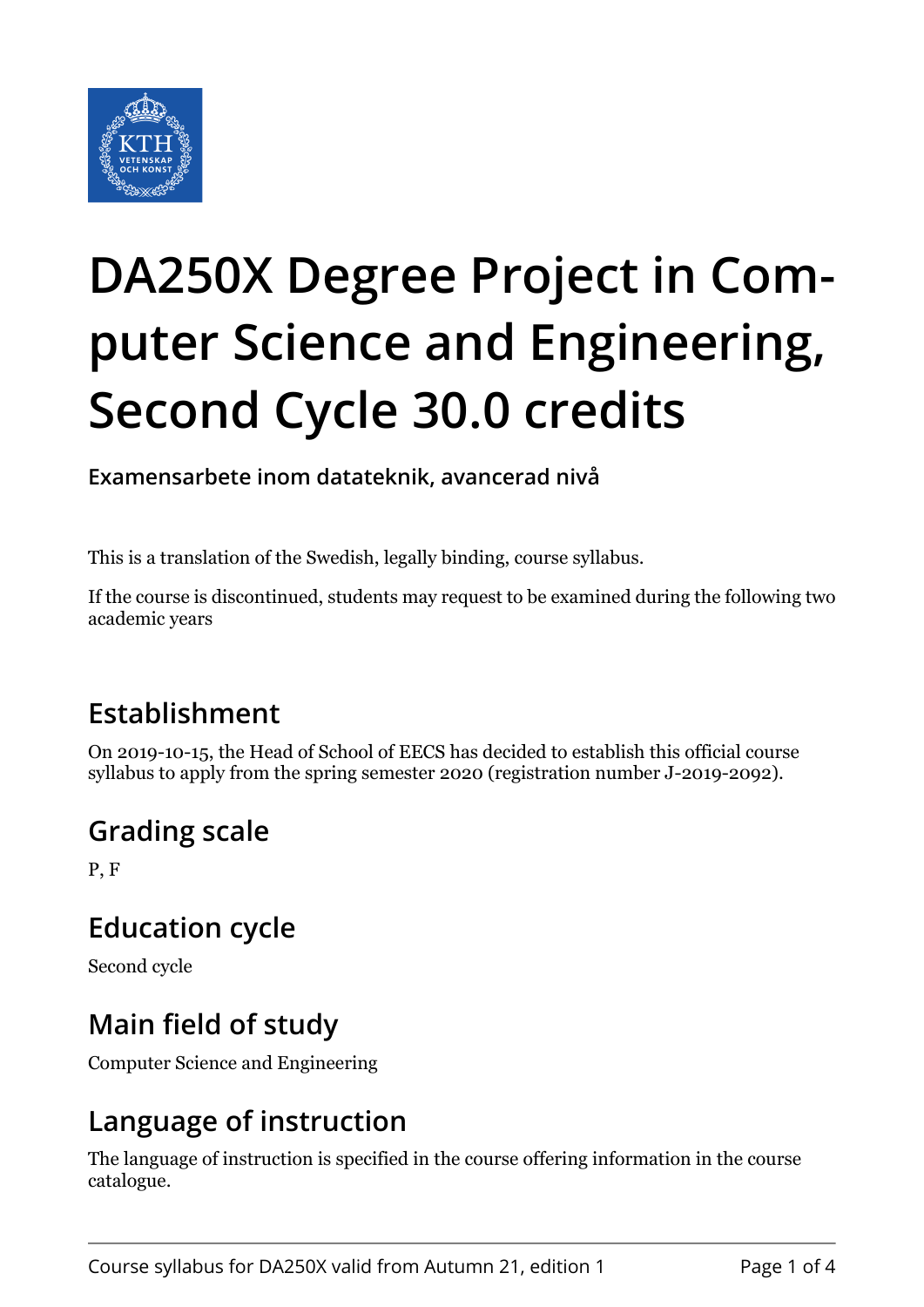## **Intended learning outcomes**

After passing the degree project course, the student should be able to:

- show advanced knowledge within the main field of study/the specialisation for the education, including advanced insight into current research and development work
- show methodological knowledge within the main field of study/the specialisation for the education
- participate in research and development work and thereby contribute to the knowledge development
- with a holistic approach, critically, independently and creatively identify, formulate, analyse, assess and deal with complex phenomena and issues, even with limited information
- plan and with adequate methods carry out qualified assignments within given frames, and evaluate this work
- integrate knowledge critically and systematically and identify the need of additional knowledge
- in Swedish or in English, in speech and writing clearly report and discuss their conclusions and the knowledge and arguments on which they are based
- within the frames of the degree project identify the role of the scholarship and the engineer in the society
- within the frame of the specific degree project identify which issues that need to be answered in order to observe relevant dimensions of sustainable development
- within the frames of the degree project assess and show awareness of ethical aspects of research and development work, with respect to methods, working methods and results of the degree project

in order to be able to participate in research and development or work independently in other qualified activities according to the national aims for a Degree of Master of Science in Engineering and Degree of Master of Science in Higher Education Ordinance.

#### **Course contents**

Before the degree project course is started, the student should identify an appropriate degree project assignment and formulate a project proposal, so that this can be approved by the examiner. The assignment should be chosen so that it implies a natural progression of the knowledge and skills that have been acquired within the education and in a possible specialisation within the education.

- The student writes an individual plan for the degree project, in which the problem description/assignment and the preconditions for the implementation of the work are specified.
- The student carries out an in-depth pre-study including discussions of method choice and theoretical background with a literature study that is reported as part of a draft to a preliminary version of the written degree project report.
- The student independently carries out a degree project, where knowledge and methods from the education are applied.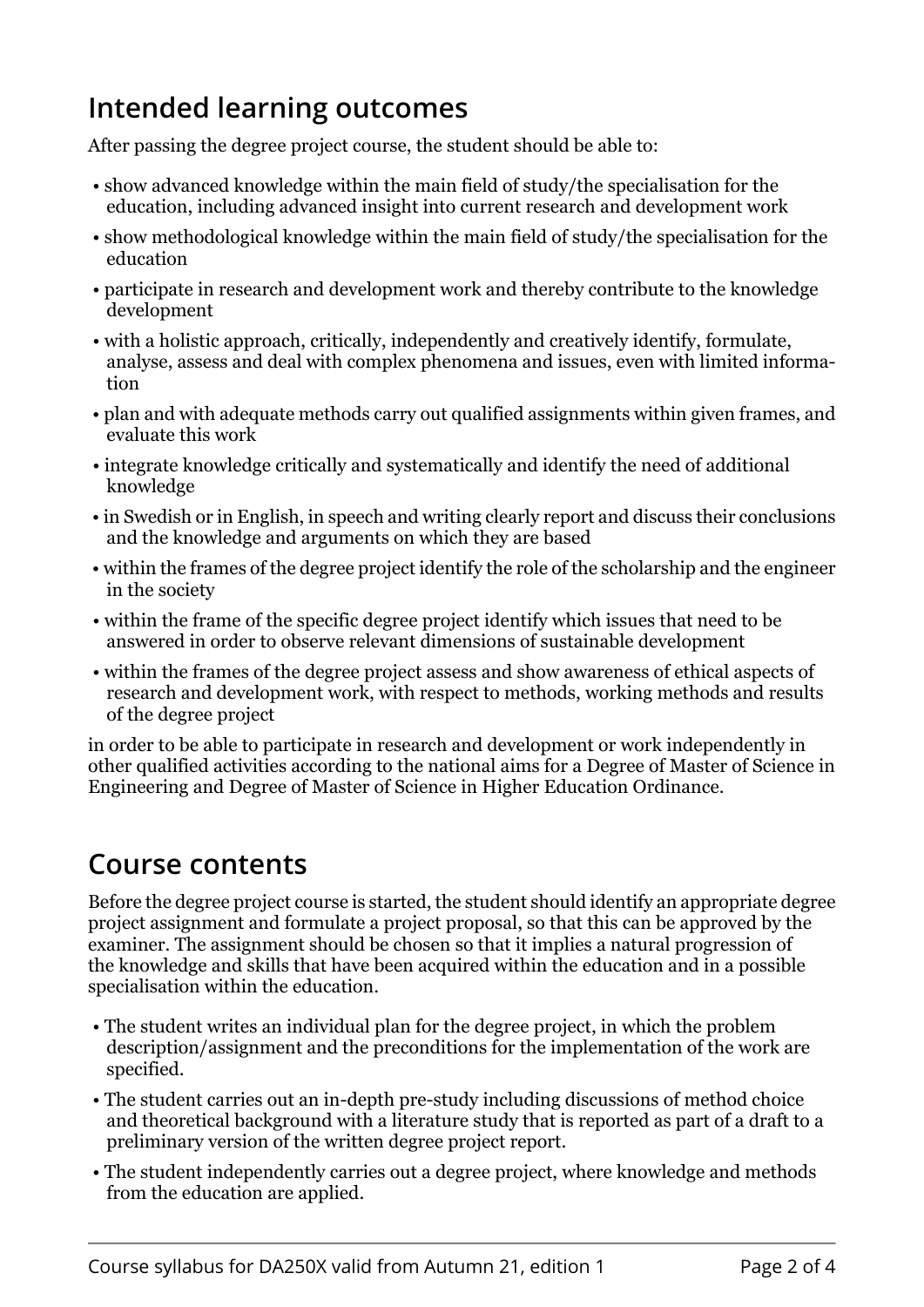- The student plans and carries out an oral presentation and defence of his or her degree project.
- The student carries out an oral and written review of another second-cycle degree project.
- The student writes and presents a written degree project report, where the student clearly accounts for and discusses own conclusions in the degree project and the knowledge and the arguments that underpin them.
- The student carries out a self-evaluation of the degree project according to established model.

#### **Specific prerequisites**

Passed courses at second cycle level of at least 60 credits, including courses that are relevant for the degree project including a course in theory of knowledge and research methodology.

All courses that are required for issuing of Degree of Bachelor should be completed.

#### **Examination**

- PRO1 Project, 7.5 credits, grading scale: P, F
- PRO2 Project, 15.0 credits, grading scale: P, F
- PRO3 Project, 7.5 credits, grading scale: P, F

Based on recommendation from KTH's coordinator for disabilities, the examiner will decide how to adapt an examination for students with documented disability.

The examiner may apply another examination format when re-examining individual students.

In PRO1 is included

- individual plan for the degree project
- a pre-study, a discussion of choice of method, and a literature study.

In PRO2 is included

- a written report with abstract in both Swedish and English.
- a self-assessment report.

In PRO3 is included

- an oral presentation
- a written and oral review (public discussion) of another student's second-cycle degree project
- the final version of the report.

## **Other requirements for final grade**

Active attendance at two oral presentations of degree projects for second-cycle studies.